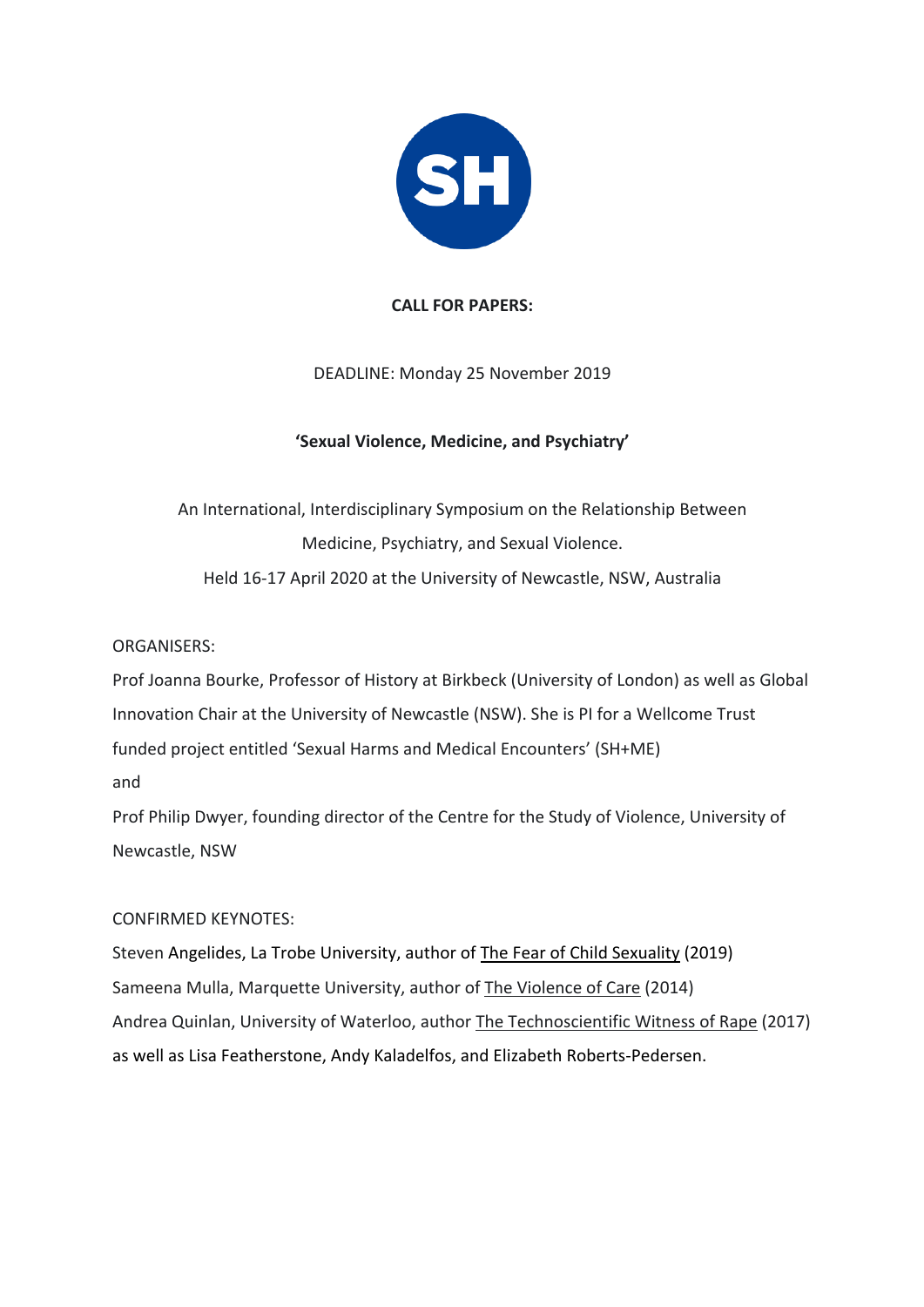This symposium will explore the role of medical professionals in debates about sexual violence. Police doctors and forensic medical examiners, GPs, gynaecologists, surgeons, nurses, midwives, prison surgeons, psychiatrists, and therapists working in all forms of institutional and community settings have been influential agents in the interpretation, medicalisation, and adjudication of sexual attacks. This is an important time to investigate the relationship between medical professionals and sexual violence. Scandals around medical and psychiatric responses to sexual abuse emerge on a regular basis (viz. Nauru detention camp; the abuse of people in psychiatric wards, prison, and detention camps; failures to send the biological samples from 'rape kits' for forensic examination; complaints about medical examinations; popular anxieties about the medical treatment and rehabilitation of violent offenders). The symposium seeks to promote human health through providing insights into the role of medicine and psychiatry in understanding sexual violence.

The 'Sexual Violence, Medicine, and Psychiatry' symposium invites proposal submissions from any region of the world and any humanities/arts/social science discipline (i.e. includes history, sociology, law, philosophy, medical humanities, anthropology, art and visual culture, etc.). The emphasis is on any period from the late eighteenth century to the present.

We invite abstract submissions for individual 20-minute papers, as well as proposals for panel discussions, and other modes of presentation. We also invite graduate researchers, and particularly encourage interdisciplinary, cross-cultural, and international submissions.

Areas of interest include, but are not limited to:

The role of medicine and psychiatry in understanding, interpreting, facilitating, treating, prosecuting, and preventing sexual violence.

Medical jurisprudence and forensic medicine in relation to sexual violence.

The training of medical professionals in how to respond to men, women, and children reporting sexual assault.